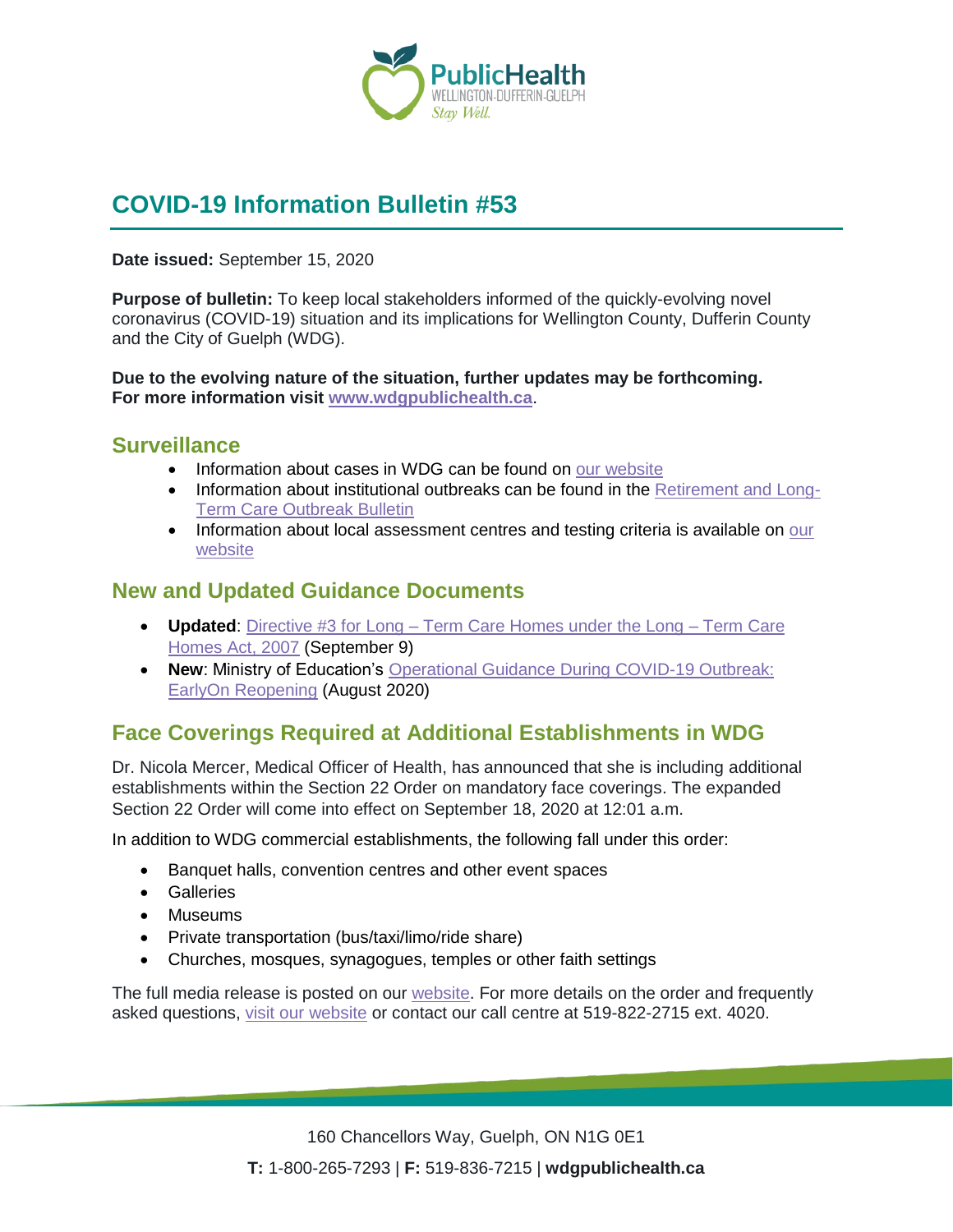

Individuals who may be exempted from this Order:

- Children under the age of two years.
- Children under the age of five years (either chronologically or developmentally) who refuse to wear a face covering and cannot be persuaded to do so by their caregiver.
- People whose ability to breathe is in any way inhibited by the face covering.
- People that have any other medical reason they cannot wear a face covering safely, such as, but not limited to, respiratory disease, cognitive difficulties or difficulties in hearing or processing information.

Learn more about the [wear and care of face coverings.](https://www.wdgpublichealth.ca/your-health/covid-19-information-public/face-coverings-class-order-and-faqs/wear-and-care-face)



# **Guidance Documents and Resources for Schools**

The [school section](https://www.wdgpublichealth.ca/your-health/covid-19-information-schools-parents-and-teachers/schools-and-post-secondary) on the WDGPH website will continue to be updated with resources as they become available and are developed. Please be sure to bookmark the page, rather than save documents, to ensure you have the most up-to-date versions. Minor revisions are made as needed.

Recently added resources for [teachers and staff:](https://www.wdgpublichealth.ca/your-health/covid-19-information-schools-parents-and-teachers/teachers-and-staff)

- PPE Recommendations in Schools
- Reopening Schools During COVID-19 (Presentation slides with notes)

Recently added resources for [parents and students:](https://www.wdgpublichealth.ca/your-health/covid-19-information-schools-parents-and-teachers/parents-and-students)

• Infection Prevention and Control Tips for Children Attending School

Additional Resources:

• Ontario [COVID-19 School Screening](https://covid-19.ontario.ca/school-screening/) Online Tool

### **COVID-19 Cases in Schools and Licensed Child Care Centres**

The Government of Ontario has launched a [webpage to report COVID-19 cases in schools and](https://www.ontario.ca/page/covid-19-cases-schools-and-child-care-centres)  [child care centres](https://www.ontario.ca/page/covid-19-cases-schools-and-child-care-centres) for parents and the public. This page will be updated every weekday with the most up-to-date COVID-19 information available, including a summary of cases in schools and licensed child care centres and agencies.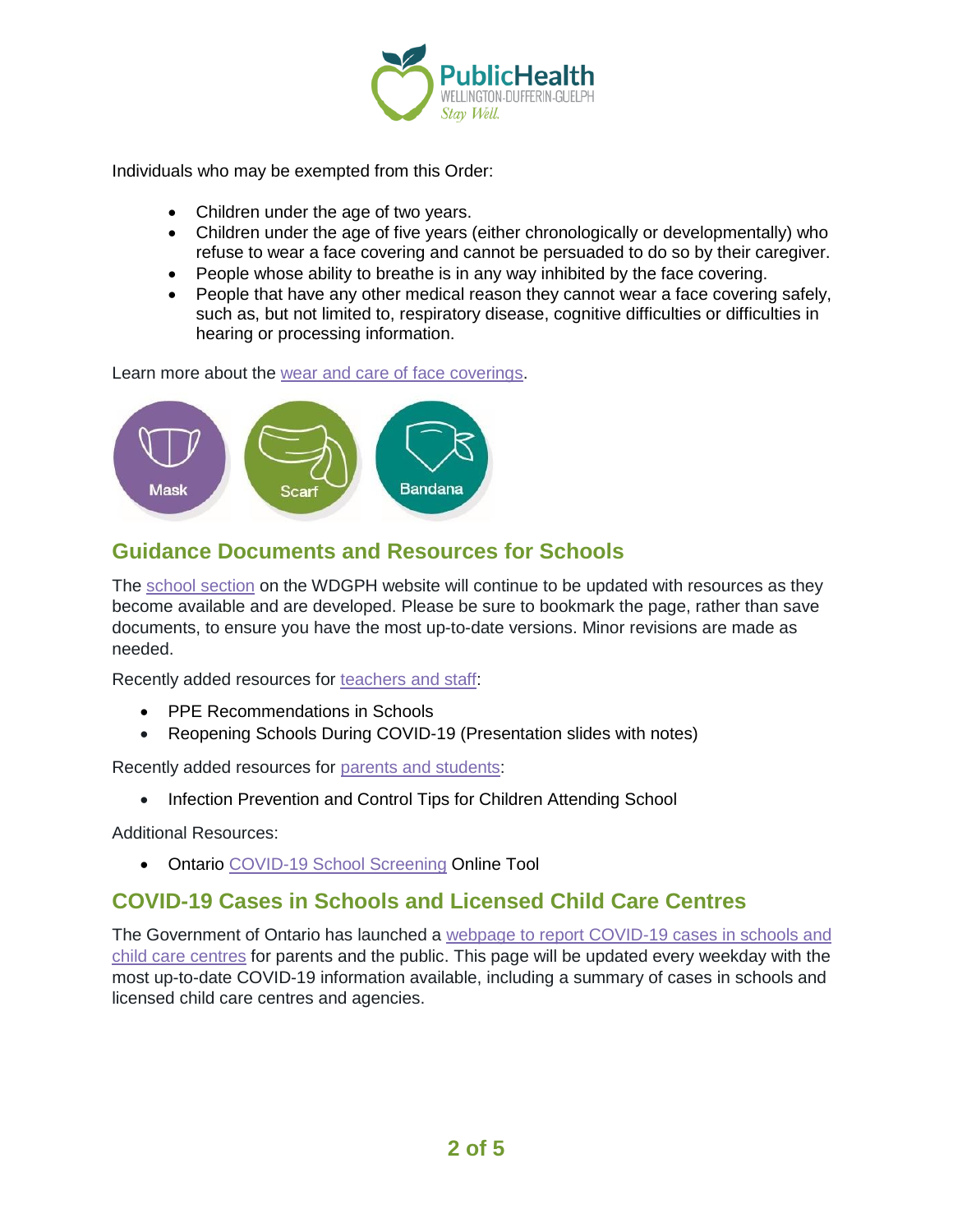

## **Announcements and Changes to Services**

- On September 14, the [Government of Ontario](https://news.ontario.ca/en/release/58366/ontario-investing-in-hospital-upgrades-and-repairs) announced it is investing \$175 million this year to address critical upgrades, repairs and maintenance in 129 hospitals across the province, including \$50 million for COVID-19 related and other urgent projects.
- On September 11, [Infastructure Canada](https://www.canada.ca/en/office-infrastructure/news/2020/09/open-call-for-applications-for-the-canada-healthy-communities-initiative.html) launched an open call to non-governmental notfor-profit organizations who will work directly with municipalities, local governments, Indigenous communities and not-for-profit community partners to identify and fund local projects through the Canada Healthy Communities Initiative. The Initiative is providing up to \$31 million over the next two years to support community-led projects that respond to immediate and ongoing needs arising from COVID-19.
- On September 11, the [Government of Canada](https://www.canada.ca/en/employment-social-development/news/2020/09/announcement-in-ottawa-on-support-for-canadian-youth-facing-barriers-to-employment-and-schooling.html) announced that Project Learning Tree Canada's Green Jobs Initiative will receive nearly \$7.8 million under the Youth Employment and Skills Strategy (YESS). This will provide green job opportunities to 1,200 youth across Canada who face barriers to employment, including Indigenous youth, newcomers and youth from rural or remote communities.
- On September 11, the [Government of Canada](https://www.canada.ca/en/transport-canada/news/2020/09/government-of-canada-and-partners-improve-process-to-notify-air-travellers-potentially-exposed-to-covid-19-on-domestic-flights.html) announced that Transport Canada, provincial and territorial governments, public health authorities, and Canada's largest air carriers have established a consistent approach for air carriers to collect and share passenger information necessary to alert Canadians of possible COVID-19 exposure while travelling by air, in compliance with applicable privacy legislation.
- On September 10, the [Government of Ontario](https://news.ontario.ca/en/release/58333/ontario-expanding-innovative-mental-health-and-addictions) announced it is providing an additional \$14.75 million to increase access to mental health and addictions services across the province during these unprecedented times.
- On September 10, the [Government of Ontario](https://news.ontario.ca/en/release/58325/governments-help-ontario-farmers-bring-high-quality-products-to-market) announced that the governments of Canada and Ontario are investing more than \$7.9 million through the Canadian Agricultural Partnership to help farmers meet challenges related to the COVID-19 outbreak and bring more safe, high-quality foods to markets.
- On September 10, the [Government of Canada](https://www.canada.ca/en/employment-social-development/news/2020/09/minister-tassi-announces-new-funding-for-the-canadian-centre-for-occupational-health-and-safety.html) announced new funding of \$2.5 million over two years for the Canadian Centre for Occupational Health and Safety (CCOHS), so it can continue to provide valuable COVID-19 related guidance to Canadian workers and businesses.

# *Ongoing COVID-19 Action*

### **IPAC Training**

Public Health Ontario (PHO) has released a series of infection prevention and control (IPAC) educational resources for long term care (LTC) and retirement homes (RH) designed to strengthen IPAC practices.

The [COVID-19 IPAC Fundamentals Training](https://www.publichealthontario.ca/en/education-and-events/online-learning/ipac-fundamentals) is available on PHO's website. The training is tailored to four specific audiences:

- Clinical staff (e.g., registered nurses, registered practical nurses, personal support workers, physicians, therapists and social workers)
- Non-clinical staff (e.g., environmental cleaning, dietary, maintenance, and administrative staff)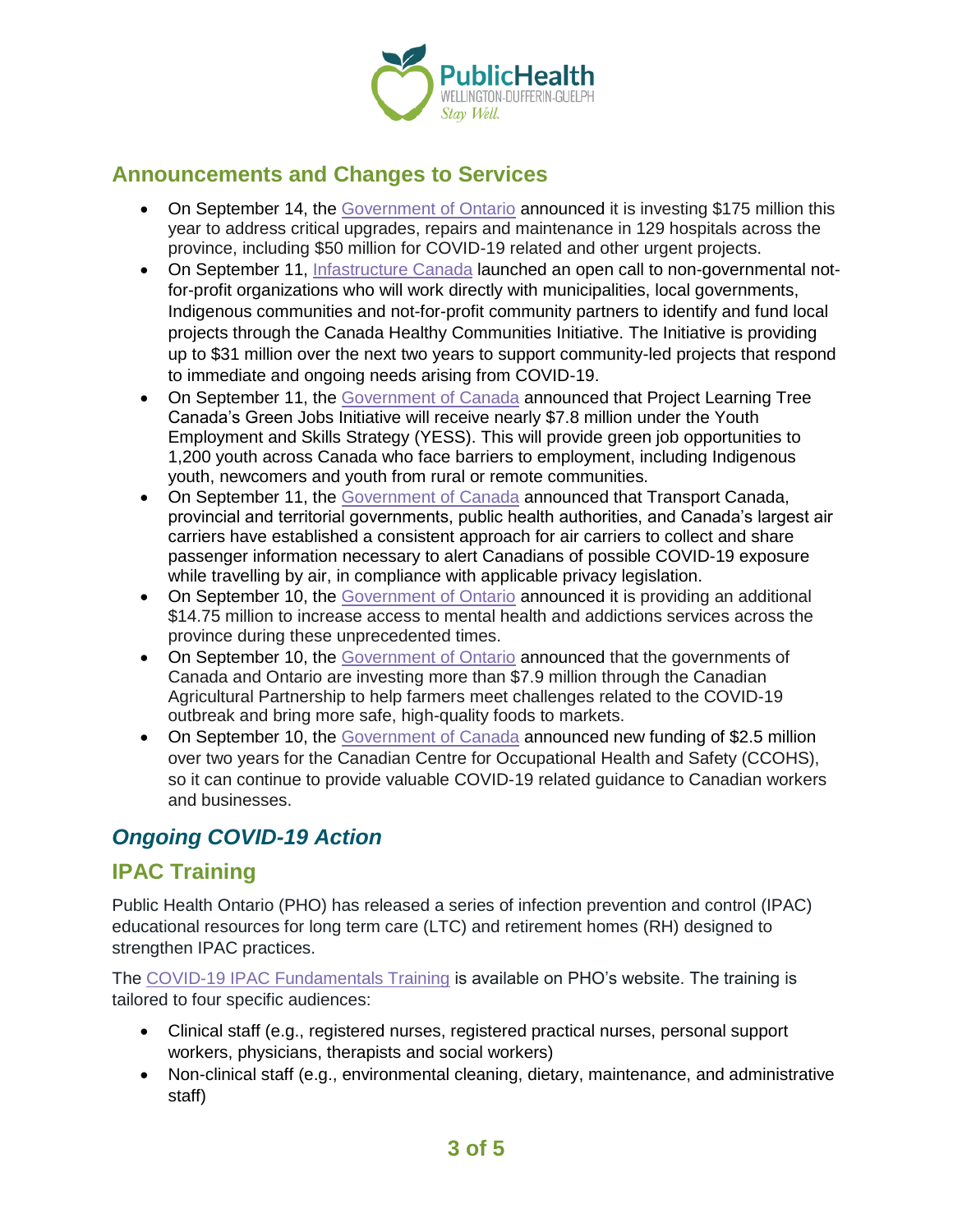

- Family/visitors and other caregivers (e.g., volunteers, faith leaders)
- Inspectors (e.g., public health inspectors, LTC and RH inspectors)

# **Physical Distancing Floor Decals**

- WDG Public Health has physical distancing floor decals available for community partners to use at their locations.
- If you would like decals, please contact Anna Vanderlaan via email at [anna.vanderlaan@wdgpublichealth.ca](mailto:anna.vanderlaan@wdgpublichealth.ca)



# **COVID Alert App**

The [Government of Ontario](https://news.ontario.ca/opo/en/2020/07/covid-alert-available-for-download-beginning-today.html) is encouraging Ontarians to download [COVID Alert](https://covid-19.ontario.ca/covidalert?_ga=2.68068817.1702415536.1596548534-1123331746.1579028832) on their smartphones. The free, nation-wide app notifies users of potential exposure to COVID-19. Users who test positive for COVID-19 will receive a one-time key from their health authority that they can enter in the app. When the key is entered, COVID Alert will notify other users who may have come in close contact with that person for at least 15 minutes in the past 14 days so they can contact their local public health authority for guidance.

The app uses strong measures to protect data and does not track a user's location or collect personally identifiable information. The Privacy Commissioners of Canada and Ontario were consulted on the development of COVID Alert to ensure the highest level of privacy for users.

# **COVID-19 Testing**

Please go to an [assessment centre](https://wdgpublichealth.ca/your-health/covid-19-information-public/assessment-centres-wdg) to get tested. Public Health **DOES NOT** provide testing. No referral is needed. **Bring your health card to the assessment centre** (if you have one). It is OK if it is expired. Presenting your health card allows you to:

- Check your test results online. Public Health only calls those who test positive.
- Be treated or prescribed medication for other respiratory conditions if needed and if this option is available at your assessment centre.
- Move through the testing process faster.

Further instruction will be provided by the clinician at the assessment centre based on individual assessment. Be prepared for increased wait times at the assessment centres.

# **Check Your COVID-19 Test Results Online**

The Ontario government has launched an online [COVID-19 Test Result Viewer.](https://covid19results.ehealthontario.ca:4443/agree) This offers fast and secure access to test results on your computer or mobile device. NOTE: **Online test results are only available to those with an Ontario photo (green) health card.**

If you receive a positive result via the online COVID-19 Test Result Viewer, you will have the option to report your information to Public Health through Contact +. Contact + is a voluntary, web-based service for positive results received via the COVID-19 Test Result Viewer. **It does not replace the call you get from Public Health.** Contact + allows you to confirm your contact